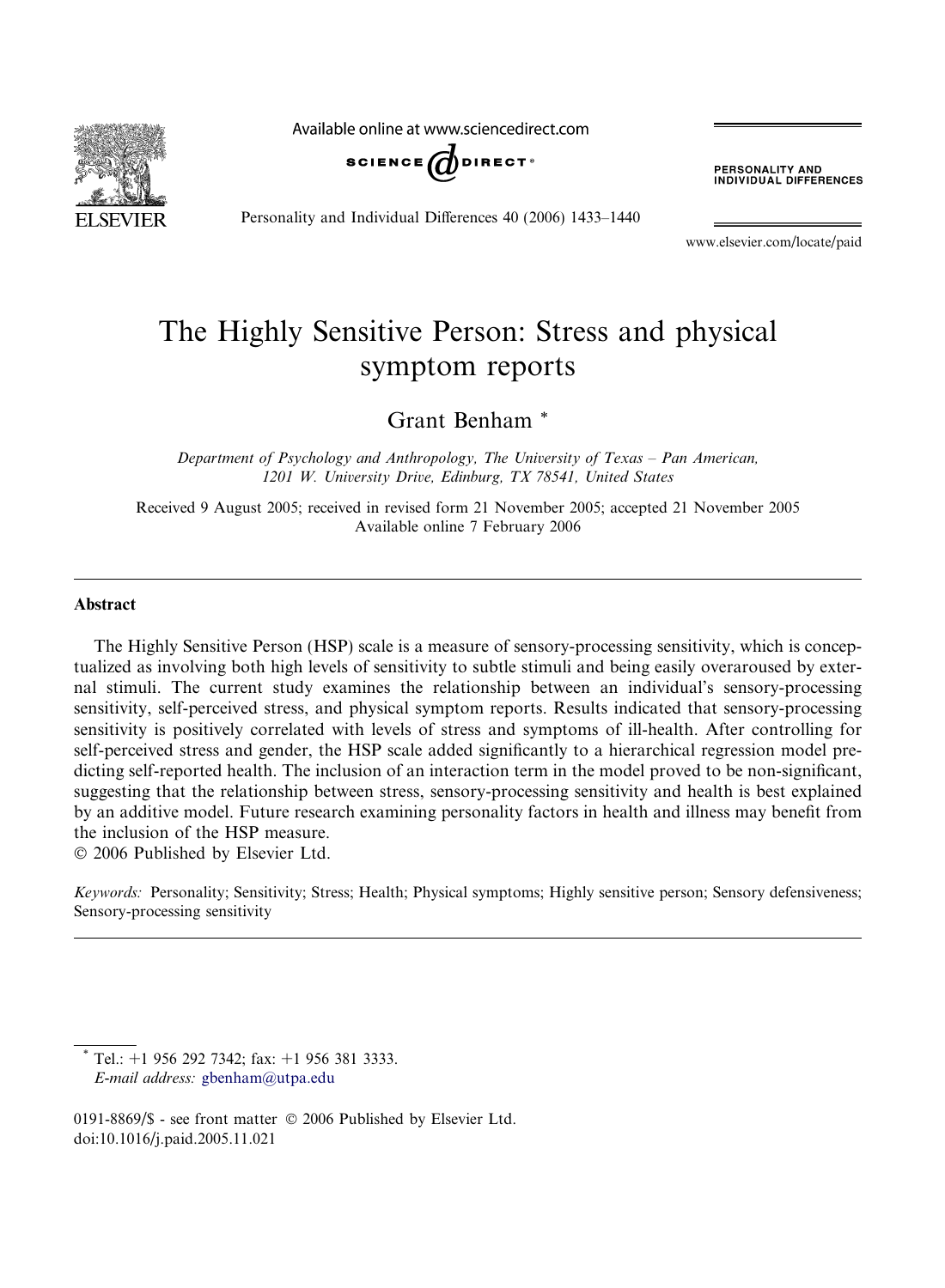#### 1. Introduction

The Highly Sensitive Person scale was developed as part of a series of studies on sensory-processing sensitivity by [Aron and Aron \(1997\)](#page-7-0). The 27-item HSP scale includes a broad range of items related to sensitivity, including ''Are you easily overwhelmed by strong sensory input?'', ''Do you have a rich, complex inner life?'', ''Are you deeply moved by the arts or music?'' and ''Do you tend to be more sensitive to pain?''. In spite of the variety of types of sensitivity measured, the concept is best understood as a unidimensional core variable of high sensory-processing sensitivity. The HSP scale has been demonstrated to have adequate reliability and content, convergent, and discriminant validity.

[Aron and Aron's \(1997\)](#page-7-0) research has shown that while sensitivity is related to introversion [\(Eysenck & Eysenck, 1968](#page-7-0)) it is not the same construct, nor can it be considered simply a measure of emotionality or neuroticism. Although other scales have been developed to measure similar constructs of ''sensory defensiveness'' (Adult Sensory Questionnaire; [Kinnealey, Oliver, &](#page-7-0) [Wilbarger, 1995\)](#page-7-0) and sensory sensitivity (Adult Sensory Profile; [Brown, Tollefson, Dunn, Crom](#page-7-0)[well, & Filion, 2001\)](#page-7-0), adult versions of these scales were based on earlier constructs and measures developed for use with children [\(Ayres, 1964; Dunn, 1997](#page-7-0)). The HSP measure was developed as a result of extensive interviews with adults and subsequent scale development based on data from a number of student and community samples.

Recently, the Arons [\(Aron, Aron, & Davies, 2005](#page-7-0)) have shown that highly sensitive people are more prone to negative affectivity and shyness when exposed to a negative childhood environment. Other than this report, there has been little additional research on the construct of sensory-processing sensitivity, though the concept seems to resonate with many individuals' own self-perceptions. Aron's book on the topic ''The Highly Sensitive Person'' ([Aron, 1996](#page-7-0)) has sold over 300,000 copies in 35 printings, including a number of foreign translations. Internet discussion groups now exist for the community of self-identified ''HSPs''.

Given that many HSPs report needing to escape from their environment to ''recharge'' and often seem overwhelmed by bombardment to the senses, the aim of the present study was to examine whether sensory-processing sensitivity is associated with self-perceived stress levels and physical health complaints. Additionally, given that research has demonstrated an interaction between stress and ''reactivity'' (a construct arguably related to sensory processing sensitivity; [Aron](#page-7-0) [et al., 2005](#page-7-0)) in predicting illness [\(Boyce et al., 1995; Gannon, Banks, Shelton, & Luchetta, 1989\)](#page-7-0), it is possible that highly sensitive individuals only demonstrate increased illness when under high levels of stress and are as healthy as non-HSPs in conditions of low stress. Thus we further examine whether the interaction between stress and sensory-processing sensitivity may be a better predictor of illness.

## 2. Method

#### 2.1. Participants

Participants were 383 undergraduate students from the University of Texas—Pan American. The mean age of the sample was  $22.96$  (SD = 6.12),  $91\%$  of the participants were Hispanic,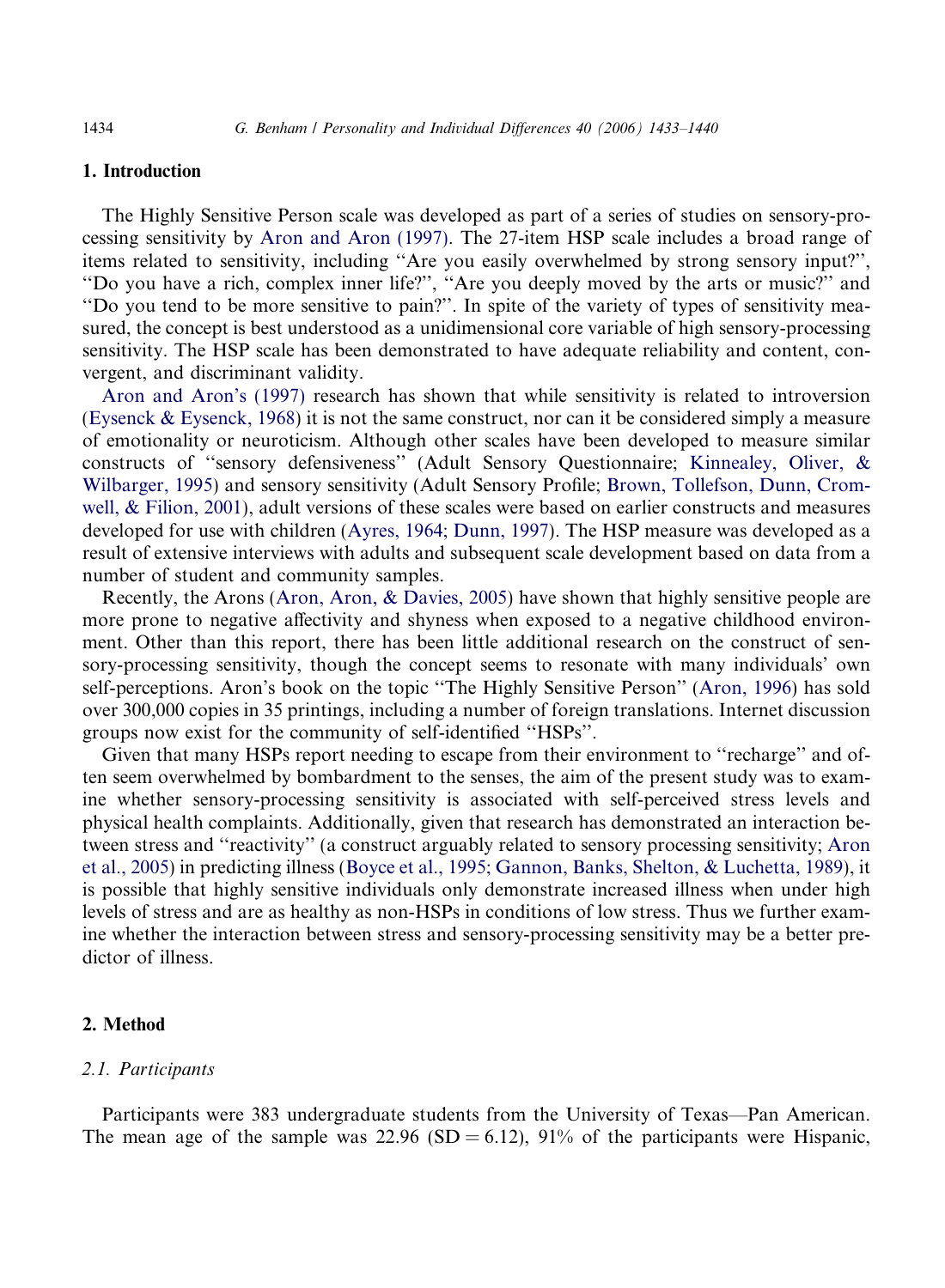and 75% were female. Students were recruited via in-class announcements in Psychology classes and attended one of a number of available scheduled sessions to fill out the scales. All students were provided with extra credit for participation. The Institutional Review Board for the Protection of Human Subjects at the University of Texas—Pan American approved the study, and all students read and signed an informed consent document prior to participation, which was collected and stored separately from the scales themselves.

### 2.2. Measures

The Highly Sensitive Person scale (HSP; [Aron & Aron, 1997](#page-7-0)) is a Likert-type scale that includes a broad range of items related to sensitivity, including ''Are you easily overwhelmed by strong sensory input?'', and ''Do you have a rich, complex inner life?'' Response options range from (1) ''Not at All'' to (5) ''Extremely''. The measure has been demonstrated to have discriminant and convergent validity and Cronbach's alphas reported in previous studies range from .85 to .87. In the present study, Cronbach's alpha was .86. The final score ranges from 1 to 5 and is calculated as the average of the 27 ratings.

The Perceived Stress Scale (PSS; [Cohen & Williamson, 1988\)](#page-7-0) is a 10-item Likert-type scale that asks respondents ''In the last month, how often have you . . .'' and includes items such as ''felt nervous and stressed?'', ''felt that you were unable to control the important things in your life?'' Response choices range from (0) ''Never'' to (4) ''Very Often''. The 10-item version of the scale is a revision of the originally published 14-item version, has been shown to provide a slight gain in psychometric quality over the longer version, and is recommended over the 14-item version by the scale's authors. The PSS has been shown to be a better predictor of psychological symptoms, physical symptoms, and health service utilization than life-event scales [\(Cohen, 1986; Cohen, Kamarck, & Mermelstein, 1983](#page-7-0)). Two-day test–retest reliability for the 14-item version has been previously reported as .85. Cronbach's alpha for the 10-item version PSS has been previously reported as .78, and was .72 in the present study. Scores range from 0 to 40 and are calculated by summing up the 10 item ratings (after reverse scoring specific items).

The Cohen–Hoberman Inventory of Physical Symptoms (CHIPS; [Cohen & Hoberman, 1983](#page-7-0)) is a 33-item Likert-type scale that asks respondents to rate how much a particular symptom has bothered or distressed them during the last two weeks, and includes items such as ''Back pain'' and ''Diarrhea''. Responses range from (0) ''not been bothered by the problem'' to (4) ''the problem has been an extreme bother''. Previously reported Cronbach's alpha for this scale is .88. In the present study, Cronbach's alpha was .93. The final score ranges from 0 to 4 and is calculated as the average of the 33 item ratings.

The Pennebaker Inventory of Limbic Languidness (PILL; [Pennebaker, 1982\)](#page-7-0) is a 54-item scale that assesses the frequency of occurrence of 54 common physical symptoms and sensations such as racing heart, heartburn, and sore throat. The response options range from ''Never or almost never'' to ''More than once every week''. The final PILL score ranges from 0 to 54 and is calculated by summing up the total number of items on which individuals rate the symptom as occurring once or more per month. Previously reported Cronbach's alphas range from .88 to .91 and 2-month test–retest reliability scores range from .79 to .83. The Cronbach's alpha for the present study was .93.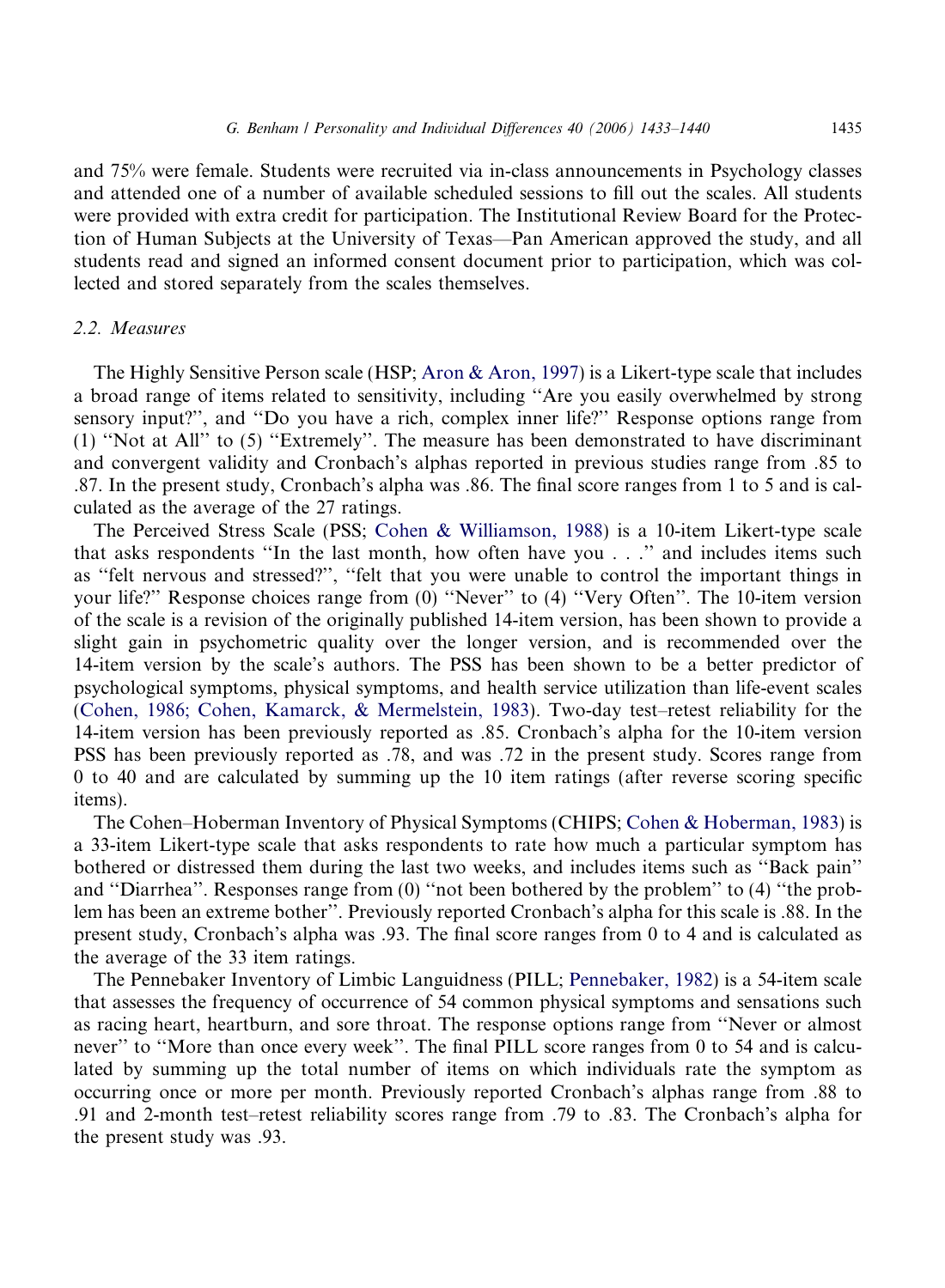## 2.3. Procedure

During the course of two years, 383 participants were administered the HSP. A subset of these students ( $N = 340$ ) was also administered the PSS and CHIPS, and a further subset ( $N = 194$ ) was also administered the PILL. Subsets were a result of the addition of the specific scales as the investigation proceeded.

## 3. Results

Scores on the HSP were normally distributed. Descriptive statistics, Cronbach's alpha, and correlations between all measures are shown in Table 1. The two measures of health/illness were highly correlated ( $r = .633$ ,  $p < .001$ ). The HSP was significantly correlated with self-perceived stress ( $r = .482$ ,  $p < .001$ ) and with both measures of health/illness (CHIPS,  $r = .445$ ,  $p < .001$ ; PILL,  $r = .364$ ,  $p < .001$ ).

## 3.1. Examination of the influence of gender on obtained scores

Females scored significantly higher than males on the measure of sensory-processing sensitivity  $(t(362) = 3.59, p < .001)$ , perceived stress  $(t(324) = 2.73, p = .007)$ , and health/illness as assessed by the CHIPS ( $t(325) = 3.22$ ,  $p = .001$ ). A similar trend was demonstrated for health/illness as assessed by the PILL, but the difference was not statistically significant  $(t(176) = 1.39, p = .167)$ . Differences between males and females are shown in [Table 2.](#page-4-0)

## 3.2. Relative contribution of stress and sensory-processing sensitivity in predicting health

Given that stress and sensory-processing sensitivity share some variance ( $R^2 = .23$ ), hierarchical regression analyses were performed to examine which of the two variables was the better predictor of self-perceived health. Two regression analyses were performed for each of the health measures (CHIPS and PILL). To control for the observed differences between males and females, participant gender was entered at the first step of each model. In the first regression analysis, stress scores (PSS) were entered at the second step, followed by sensory-processing sensitivity scores (HSP) at

Table 1

Means, standard deviations, Cronbach's alphas, and correlations between measures of sensory-processing sensitivity, stress, and physical symptoms reports

|              | M     | SD   | Cronbach's alpha | <b>HSP</b>           | PSS                  | <b>CHIPS</b>     |
|--------------|-------|------|------------------|----------------------|----------------------|------------------|
| <b>HSP</b>   | 3.11  | .54  | .86              |                      |                      |                  |
| <b>PSS</b>   | 20.94 | 5.73 |                  | $.482(N=339)$        |                      |                  |
| <b>CHIPS</b> | 1.13  |      | .93              | $.445(N = 340)$      | $.386(N=339)$        |                  |
| PILL         | 17.82 | 9.20 | .93              | $.364$ ( $N = 194$ ) | $.276$ ( $N = 156$ ) | .633 $(N = 157)$ |

*Note.* Bolded values represent correlation coefficient, all correlations significant at the  $p < .01$  level. HSP, Highly Sensitive Person scale; CHIPS, the Cohen–Hoberman Inventory of Physical Symptoms; PSS, The Perceived Stress Scale; PILL, the Pennebaker Inventory of Limbic Languidness.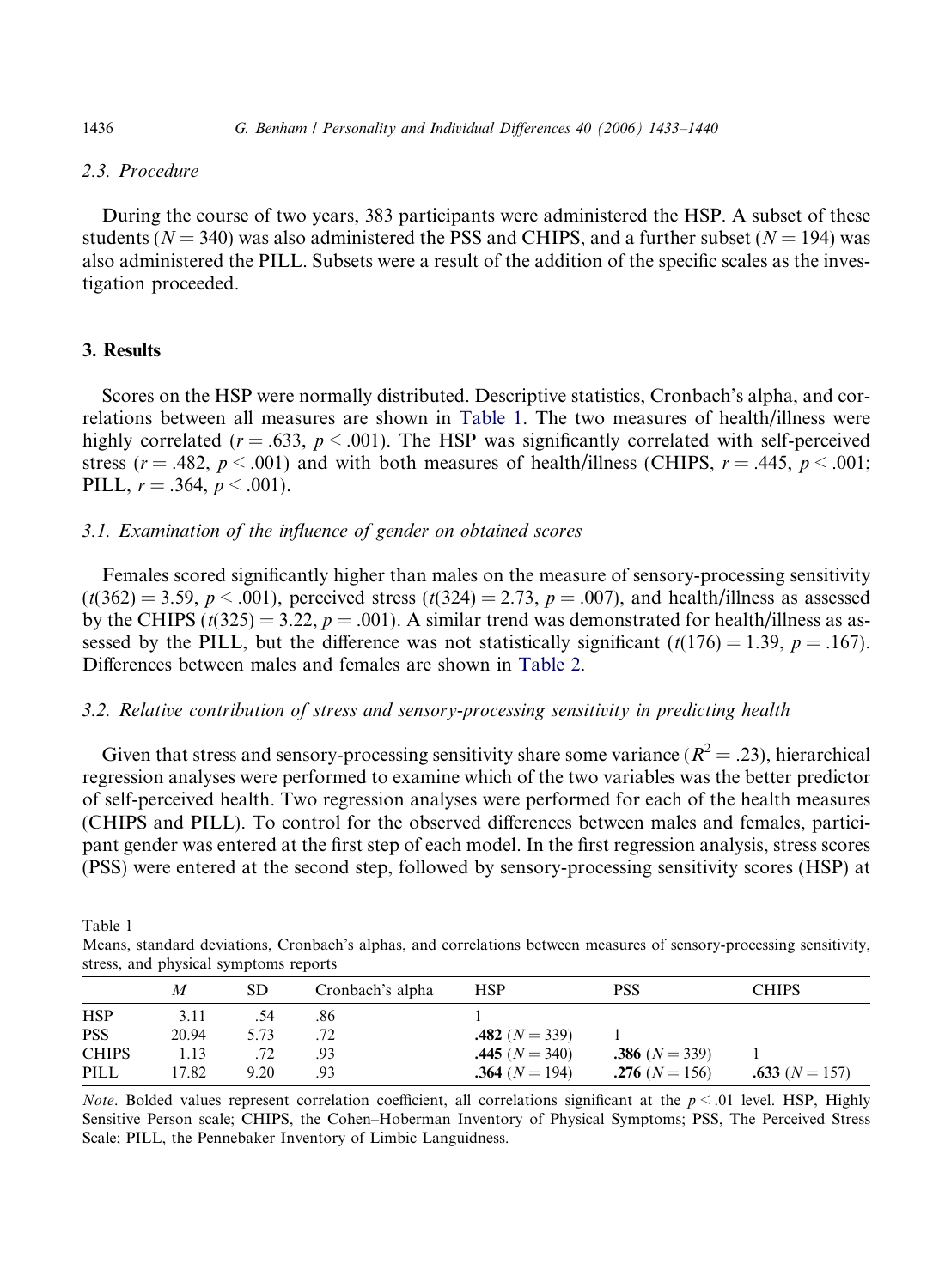|                  | <b>HSP</b>        | <b>PSS</b>         | <b>CHIPS</b>   | PILL  |
|------------------|-------------------|--------------------|----------------|-------|
| Males            |                   |                    |                |       |
| $\boldsymbol{M}$ | $2.94^{\rm a}$    | 19.70 <sup>b</sup> | $.94^{\circ}$  | 16.40 |
| ${\rm SD}$       | .46               | 5.49               | .75            | 9.62  |
| Females          |                   |                    |                |       |
| $\boldsymbol{M}$ | 3.17 <sup>a</sup> | 21.59 <sup>b</sup> | $1.22^{\circ}$ | 18.65 |
| <b>SD</b>        | .55               | 5.64               | .71            | 9.02  |

<span id="page-4-0"></span>Table 2 Sex differences on measures of sensory-processing sensitivity, stress, and physical symptoms

*Note.* Superscript letters represent significant differences between males and females (<sup>a</sup>  $p < .001$ ; <sup>b</sup>  $p = .007$ ; <sup>c</sup>  $p < .001$ ); HSP, Highly Sensitive Person scale; PSS, the Perceived Stress Scale; CHIPS, the Cohen–Hoberman Inventory of Physical Symptoms; PILL, the Pennebaker Inventory of Limbic Languidness.

the third step, thus examining how much of the variance in health is explained by sensory-processing sensitivity when controlling for stress. In the second regression analysis sensory-processing sensitivity scores were entered at the second step, followed by stress scores at the third step, thus examining how much of the variance in health is explained by stress when controlling for sensoryprocessing sensitivity. Results of these analyses are presented in Table 3.

Results indicated that, when controlling for gender, perceived stress accounted for 9% of the variance in PILL scores and 14% of the variance in CHIPS scores, with sensory-processing

Results of hierarchical regression analysis examining self-reported stress and sensory-processing sensitivity as predictors of self-rated health, after controlling for gender

Table 3

|                | $\boldsymbol{R}$ | $R^2$   | $\Delta R^2$ | $\boldsymbol{F}$ | df    | $\boldsymbol{B}$ | $\beta$ weight |
|----------------|------------------|---------|--------------|------------------|-------|------------------|----------------|
| PILL model 1   |                  |         |              |                  |       |                  |                |
| Step 1: Gender | .10              | .01     | .01          | 1.32             | 1,143 |                  |                |
| Step 2: PSS    | .31              | $.10\,$ | $.09*$       | 13.51            | 1,142 |                  |                |
| Step 3: HSP    | .42              | .18     | $.08*$       | 14.25            | 1,141 |                  |                |
| PILL model 2   |                  |         |              |                  |       |                  |                |
| Step 1: Gender | $.10\,$          | .01     | .01          | 1.32             | 1,143 | .38              | .02            |
| Step 2: HSP    | .41              | .17     | $.16*$       | 26.62            | 1,142 | $5.90*$          | $.34*$         |
| Step 3: PSS    | .42              | .18     | .01          | 2.18             | 1,141 | .18              | .13            |
| CHIPS model 1  |                  |         |              |                  |       |                  |                |
| Step 1: Gender | .18              | .04     | $.04*$       | 11.52            | 1,322 |                  |                |
| Step 2: PSS    | .41              | .17     | $.14*$       | 52.38            | 1,321 |                  |                |
| Step 3: HSP    | .50              | .25     | $.08*$       | 31.70            | 1,320 |                  |                |
| CHIPS model 2  |                  |         |              |                  |       |                  |                |
| Step 1: Gender | .19              | .04     | $.04*$       | 11.52            | 1,322 | .14              | .09            |
| Step 2: HSP    | .46              | .21     | $.18*$       | 71.56            | 1,321 | $.43*$           | $.32*$         |
| Step 3: PSS    | .50              | .25     | $.03*$       | 14.52            | 1,320 | $.03*$           | $.22*$         |

*Note.* \* Denotes significant at  $p < =.001$ ;  $\beta$  represents beta for each variable in final model with all three variables entered; HSP, Highly Sensitive Person scale; PSS, the Perceived Stress Scale; PILL, the Pennebaker Inventory of Limbic Languidness; CHIPS, the Cohen–Hoberman Inventory of Physical Symptoms.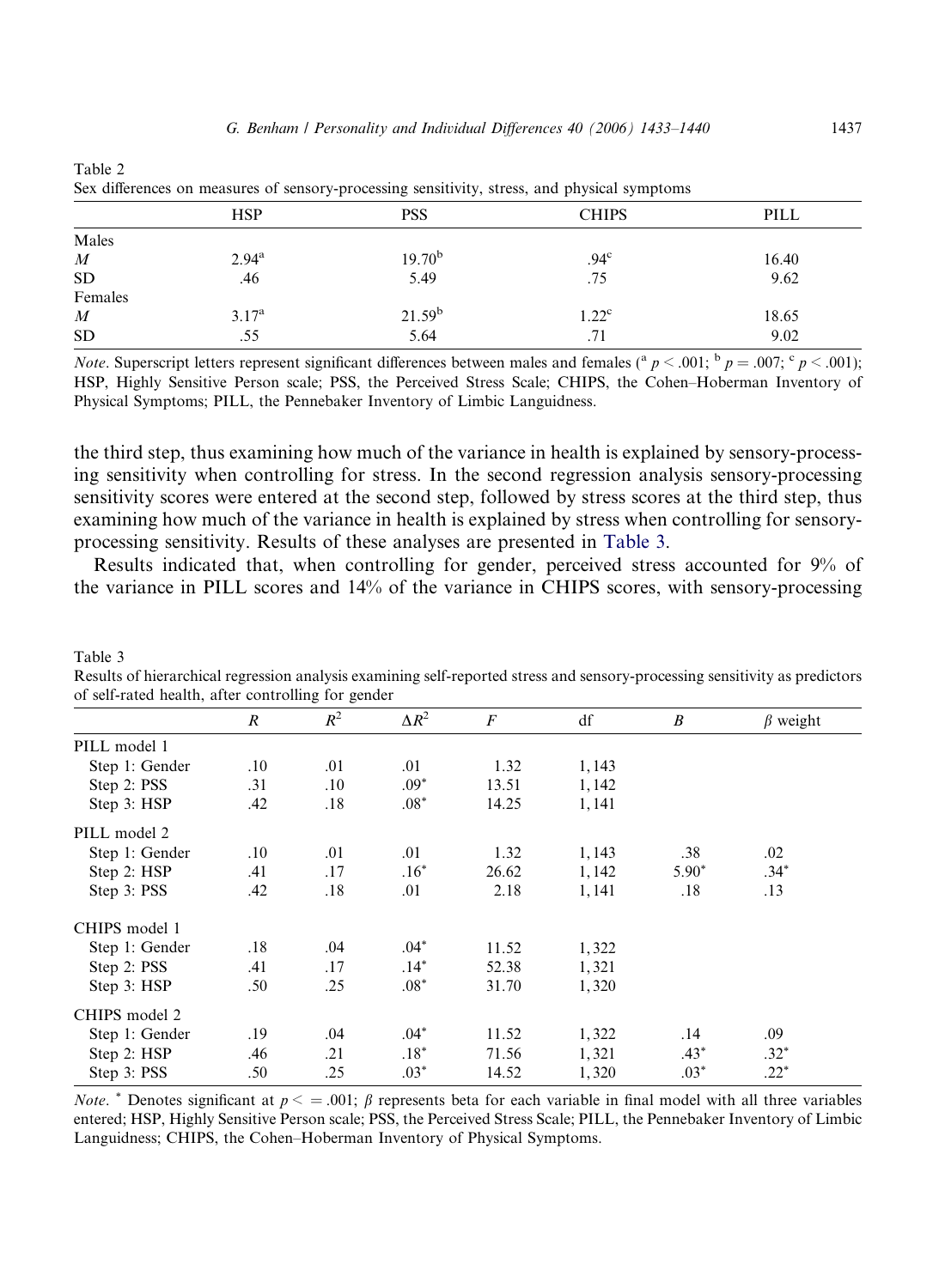sensitivity explaining an additional 8% of the variance for both measures. When the order of entry was reversed, sensory-processing sensitivity accounted for 16% of the variance in PILL scores and 18% of the CHIPS score, with stress explaining an additional 1% (non-significant) and 3% of the variance, respectively. All models were significant at  $p \le 0.001$ . In the final model for PILL, perceived stress was not a significant predictor, but sensory-processing sensitivity was significant at  $p \le 0.001$ , with the model explaining 18% of the variance in PILL scores. In a final model for CHIPS, both stress and sensory-processing sensitivity were significant predictors at  $p < .001$ , with the model explaining 25% of the variance in CHIPS scores.

## 3.3. Examination of interaction effects between stress and sensory-processing sensitivity

In order to examine whether an interaction between stress and sensory-processing sensitivity might add some predictive power to the model, a fourth step was added to the original model that entered a new computed variable (stress score  $\times$  sensory-processing sensitivity score). Following the recommendations of [Aiken and West \(1991\) and Friedrich \(1982\),](#page-7-0) all predictor and product variables were standardized into z-scores prior to entering them into the interaction model. The interaction was not significant for either the PILL or the CHIPS ( $\Delta R^2 = .004$  and .008, respectively). This suggests that the relationship between sensory-processing sensitivity and health is not moderated by the level of self-reported stress (or, equally, that the adverse effects of stress on health are not amplified in highly sensitive individuals). Thus the interaction term can be dropped from the models, and the previously presented additive models retained [\(Friedrich,](#page-7-0) [1982](#page-7-0)).

## 4. Discussion

The results demonstrated that high sensory-processing sensitivity, as assessed by the HSP scale, is associated with greater perceived stress and more frequent symptoms of ill health. The hierarchical regression analyses revealed that sensory-processing sensitivity is a more powerful predictor of health than is self-perceived stress, for two distinct measures of self-reported health. Although there is some evidence from previous research that reactivity may interact with stress to influence health (e.g., [Boyce et al., 1995; Gannon et al., 1989\)](#page-7-0), such a model was not supported by the data from this study; the relationship between sensory-processing sensitivity and health was not conditional on the level of stress.

Previous research on sensory-processing sensitivity has suggested that the variable is best viewed as dichotomous ([Aron & Aron, 1997; Aron et al., 2005](#page-7-0)), but we were unable to demonstrate the same natural split around the top 10–30%. Thus, our analyses treated all variables as continuous. There are no obvious demographic differences between the current study and earlier research that might explain differences in distribution. Our study was unusual in that over 90% of the participants identified themselves as Hispanic, but Hispanics are likely to have been relatively well represented in Aron's original study (though not reported) given that a number of the populations sampled were in southern California. Further research is needed to determine whether the notion of sensory-processing sensitivity, as assessed by the HSP, is best viewed as normally distributed or as a dichotomous trait.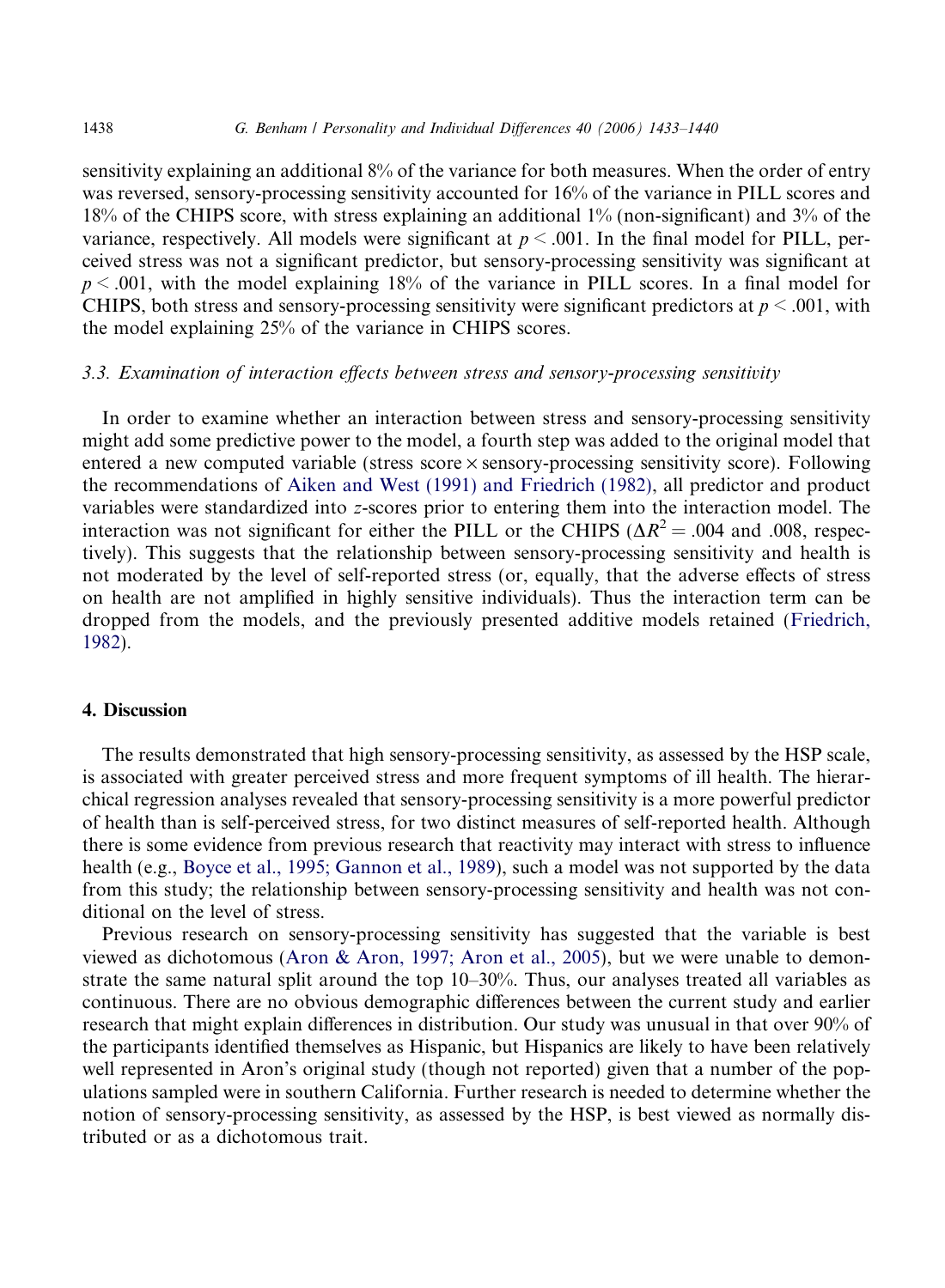It is unclear why individuals who are highly sensitive are more likely to experience symptoms of ill health. One possible explanation is that heightened sensitivity increases general physiological arousal, thus leading to a genuine chronic stress to the body with subsequent health consequences. However, it is also possible that highly sensitive people are more sensitive to (aware of) somatic symptoms, paying attention to minor physiological sensations that others may not notice. As with all studies based on correlational data, a causal relationship between measures of sensory-processing sensitivity and health cannot be established. Other factors may well be responsible for the observed correlations. For example, there is evidence that highly sensitive people also experience greater levels of anxiety. Two studies have demonstrated a relationship between sensory defensiveness and anxiety ([Kinnealey & Fuiek, 1999; Pfeiffer & Kinnealey, 2003](#page-7-0)) and the HSP scale has also been found to correlate with self-reported anxiety levels [\(Neal, Edelmann, & Glachan, 2002\)](#page-7-0).

#### 4.1. Future research considerations

In [Aron and Aron's \(1997\)](#page-7-0) study, a differentiation was made between highly sensitive people who reported happy or unhappy childhoods. Individuals tended to be less introverted and emotional if they had experienced a happy childhood and/or scored low on the HSP scale. About a third of the highly sensitive participants reported troubled childhoods and scored high on measures of introversion and emotionality (neuroticism). Perhaps such a combination also sets up the individual for impoverished health. Certainly, research suggests that neuroticism is associated with lower self-reported global health ([Williams, O'Brien, & Colder, 2004](#page-7-0)) and higher retrospective physical symptom reporting [\(Williams & Wiebe, 2000\)](#page-7-0). Interestingly, more recent research on sensory-processing sensitivity ([Aron et al., 2005\)](#page-7-0) has indicated that highly sensitive individuals with negative childhood environments may be more shy than non-sensitive individuals. With this in mind, the notion that highly sensitive individuals may experience poorer health is indirectly supported by evidence of a link between shyness and ill health (e.g. [Bell, Martino, & Meredith,](#page-7-0) [1993; Chung & Evans, 2000; Schmidt & Fox, 1995](#page-7-0)).

Given this, future research may benefit from including these factors, particularly the possible mediating factor of adverse childhood environment, when examining the relationship between sensory-processing sensitivity and illness. Additionally, although sensory-processing sensitivity appears to be a better predictor of health/illness than self-perceived stress, the predictive validity of the HSP has not been evaluated against other scales of sensory sensitivity, such as the Adult Sensory Profile [\(Brown et al., 2001\)](#page-7-0) or the Adult Sensory Questionnaire ([Kinnealey et al.,](#page-7-0) [1995](#page-7-0)). Ultimately, additional studies using objective measures of health, such as physiological indices (e.g., blood pressure, cortisol, immune levels) and behavioral measures (e.g., doctor visits) are necessary to corroborate the present findings. Despite these limitations, the current study provides important preliminary information about the possible influence of sensory-processing sensitivity on physical health.

#### Acknowledgements

I wish to thank David Markland, Kristin Croyle, Mark Winkel, and James Aldridge for their guidance in regression analysis and constructive feedback on previous drafts of this manuscript.